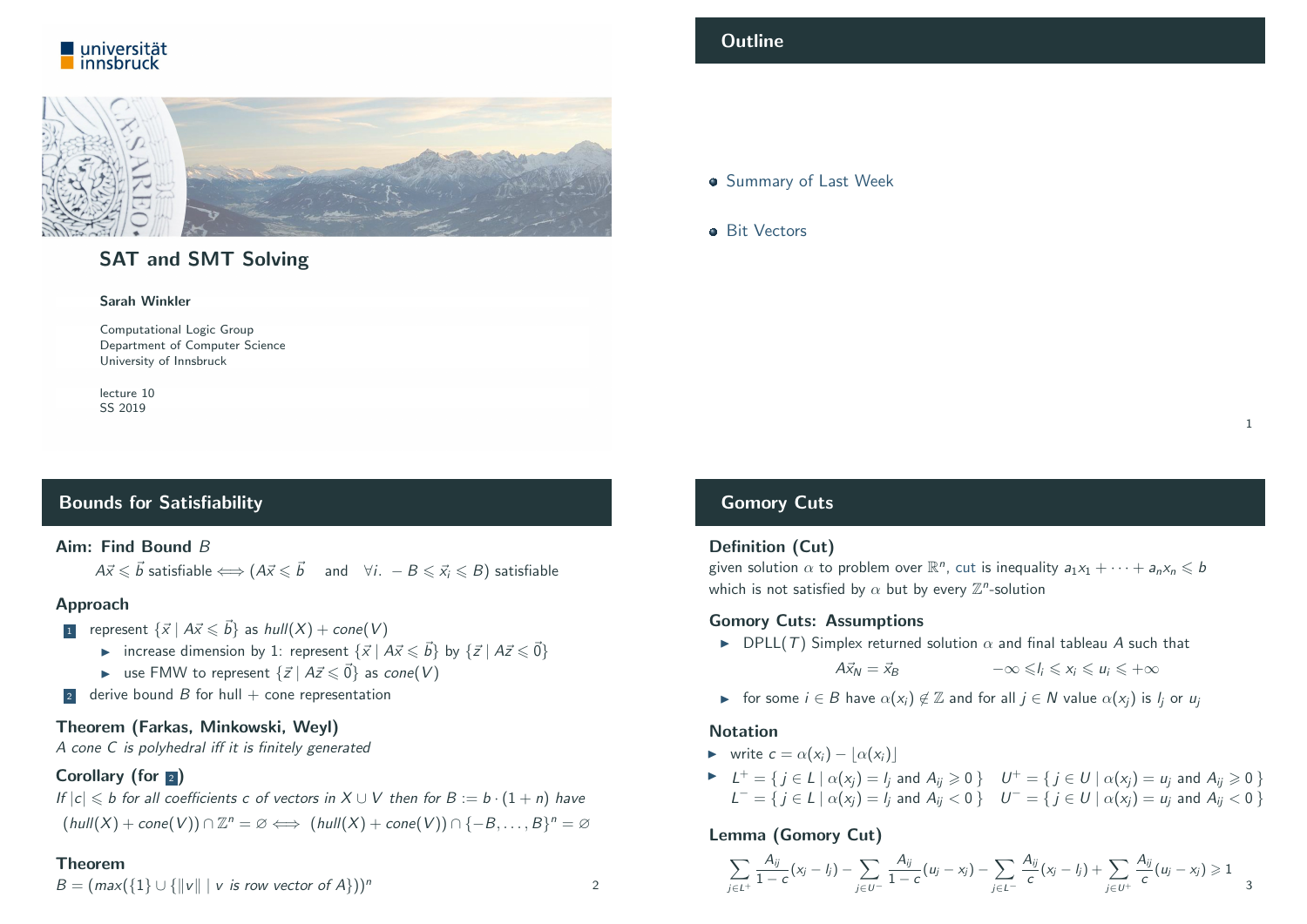### **Summary of Last Week**

#### **•** Bit Vectors

#### <span id="page-1-0"></span>Definition (Bit Vector Theory)

- $\triangleright$  variable  $x_k$  is list of length k of propositional variables  $x_{k-1} \dots x_2 x_1 x_0$
- ightharpoonup constant  $n_k$  is bit list of length k
- $\triangleright$  formulas built according to grammar

# formula := (formula  $\vee$  formula) | (formula  $\wedge$  formula) | (¬formula) | atom atom := term rel term | true | false  $rel := \vert \neq \vert \geq u \vert \geq s \vert > u \vert > s$ term := (term binop term) | (unop term) | var | constant | term[i:j] | (formula ? term : term)

 $\mathit{binop} := + \, |\, - \, |\times| \div_u \, |\div_s| \, \%$ u $| \, \%$ s $| \ll | \, \gg_u | \, \gg_s | \, \& \, |\, |\, |\, |\, \dot{\,}|\,$  :: unop : $=$  ∼ $|-$ 

- $\triangleright$  axioms are equality axioms plus rules for arithmetic/comparison/bitwise operations on bit vectors of length k
- $\triangleright$  solution assigns bit list of length k to variables  $x_k$

# How to Be Lazy



#### Theory  $T$  T-solving method

- 
- $\rightarrow$  equality + uninterpreted functions (EUF) congruence closure
- 
- 
- bitvectors (BV) bit-blasting
- $\blacktriangleright$  arrays  $(A)$

# $\triangleright$  equality logic equality graphs  $\checkmark$  $\triangleright$  linear real arithmetic (LRA) DPLL(T) Simplex  $\checkmark$ Inear integer arithmetic (LIA) DPLL(T) Simplex + cuts  $\checkmark$

5

Examples

- $\triangleright$   $x_4 + y_4 = 7_4$ satisfiable:  $v(\mathbf{x}_4) = 4_4$  and  $v(\mathbf{y}_4) = 3_4$
- overflow semantics!  $\triangleright$   $x_4 + 2_4 < u$   $x_4$ satisfiable:  $v(\mathbf{x}_4) = \mathbf{15}_4$
- $\blacktriangleright$   $(\mathsf{x}_4 \times \mathsf{y}_4 = 6_4) \wedge (\mathsf{x}_4 \& \mathsf{y}_4 = 2_4)$ satisfiable:  $v(x_4) = 3_4$ ,  $v(y_4) = 2_4$
- $\triangleright$   $(x_4 \geq u y_4) \wedge \neg (x_4 \geqslant s y_4)$ satisfiable:  $v(x_4) = 8_4$ ,  $v(y_4) = 0_4$
- $\blacktriangleright$  (x<sub>4</sub>  $\ll$  2<sub>4</sub> = 12<sub>4</sub>)  $\wedge$  (x<sub>4</sub> + 1<sub>4</sub> = 12<sub>4</sub>) satisfiable:  $v(\mathbf{x}_4) = 11_4$
- $\triangleright$  (8<sub>4</sub>  $\gg_u 2_4 = 2_4$ )  $\wedge$  (8<sub>4</sub>  $\gg_s 2_4 = 14_4$ ) holds
- $\triangleright$  (x<sub>4</sub>[1:0] :: x<sub>4</sub>[3:2] = 2<sub>4</sub>)  $\wedge$  (y<sub>4</sub>[2:0] = 7<sub>3</sub>) satisfiable:  $v(\mathbf{x}_4) = \mathbf{8}_4$  and  $v(\mathbf{y}_4) = \mathbf{15}_4$

unsigned  $\gg u$ , shifts in 0s signed  $\gg$ , shifts in sign bits



4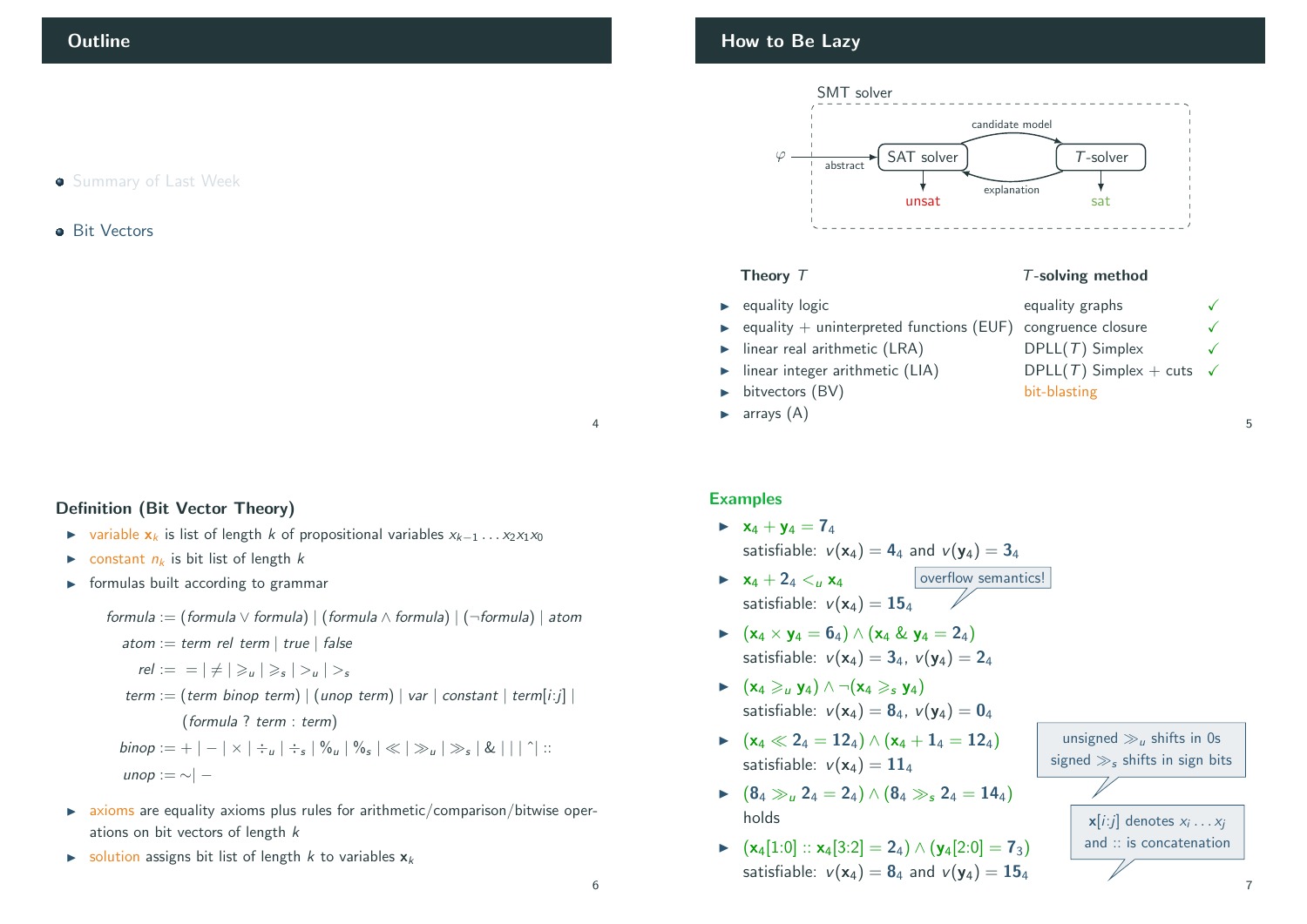#### Notation for Constants

- $\blacktriangleright$  n<sub>k</sub> is binary representation of *n* in *k* bits
- $\triangleright$  xn<sub>k</sub> is binary representation of hexadecimal *n* in *k* bits

#### Example

- $\blacktriangleright$  0<sub>1</sub>, 3<sub>2</sub>, 10<sub>4</sub>, 1024<sub>32</sub>,...
- $\triangleright$   $\times$  0<sub>4</sub>,  $\times$  a<sub>4</sub>,  $\times$  b0<sub>8</sub>,  $\times$  11cf<sub>16</sub>,  $\times$  fffffffff<sub>32</sub>,...

#### More examples

 $\blacktriangleright$   $-a_4 = a_4$ satisfiable:  $v(a_4) = -8_4 = x8_4$ 

 $\bullet$  a<sub>8</sub>  $\div_u$  b<sub>8</sub> = a<sub>8</sub>  $\gg_u$  1<sub>8</sub> satisfiable:  $v(a_8) = 88$  and  $v(b_8) = 28$ 

▶ 
$$
a_8 \& (a_8 - 1_8) = 0_8
$$
  
satisfiable:  $v(a_8) = 8_8$  or  $x0_8$ ,  $x1_8$ ,  $x2_8$ ,  $x4_8$ ,  $x8_8$ ,  $x10_8$ ,  $x20_8$ ,  $x40_8$ ,  $x80_8$ 

satisfied for powers of 2 (and 0)

negation uses two's complement

#### Definition (Bit Blasting: Atoms)

for bit vectors  $x_k$  and  $y_k$  set

 $\blacktriangleright$  equality

$$
\mathbf{B}_r(\mathbf{x}_{k+1}=\mathbf{y}_{k+1})=(x_k\leftrightarrow y_k)\wedge\dots\wedge(x_1\leftrightarrow y_1)\wedge(x_0\leftrightarrow y_0)
$$

 $\blacktriangleright$  inequality

 $\mathbf{B}_{r}(\mathbf{x}_{k+1} \neq \mathbf{y}_{k+1}) = (x_k \oplus y_k) \vee \cdots \vee (x_1 \oplus y_1) \vee (x_0 \oplus y_0)$ 

 $\blacktriangleright$  unsigned greater-than or equal

 $\mathbf{B}_r(\mathbf{x}_1 \geqslant_u \mathbf{y}_1) = y_0 \to x_0$ 

$$
\mathbf{B}_r(\mathbf{x}_{k+1} \geq u \mathbf{y}_{k+1}) = (x_k \wedge \neg y_k) \vee ((x_k \leftrightarrow y_k) \wedge \mathbf{B}(\mathbf{x}[k-1:0] \geq \mathbf{y}[k-1:0]))
$$

 $\blacktriangleright$  unsigned greater-than

$$
B(\mathbf{x}_k >_u \mathbf{y}_k) = B(\mathbf{x}_k \geqslant \mathbf{y}_k) \wedge B(\mathbf{x}_k \neq \mathbf{y}_k)
$$

#### Remarks

- $\blacktriangleright$  theory is decidable because carrier is finite
- $\triangleright$  common decision procedures use translation to SAT (bit blasting)
	- $\rightarrow$  eager: no DPLL(T), bit-blast entire formula to SAT problem
	- $\blacktriangleright$  lazy: second SAT solver as BV theory solver, bit-blast only BV atoms
- $\triangleright$  solvers heavily rely on preprocessing via rewriting

#### Example (Preprocessing)

$$
\begin{aligned} \textbf{x}_1\neq \textbf{0}_1\wedge\left(\textbf{y}_3::\textbf{x}_1\right)\textbf{\%}_u\textbf{2}_4 = \textbf{0}_4 &\rightarrow \textbf{x}_1 = \textbf{1}_1\wedge\left(\textbf{y}_3::\textbf{x}_1\right)\textbf{\%}_u\textbf{2}_4 = \textbf{0}_4\\ &\rightarrow \left(\textbf{y}_3::\textbf{1}_1\right)\textbf{\%}_u\textbf{2}_4 = \textbf{0}_4 &\rightarrow \textsf{F} \end{aligned}
$$

### Definition (Bit Blasting: Formulas)

bit blasting transformation **B** transforms BV formula into propositional formula:



Definition (Bit Blasting: Bitwise Operations)

for bit vectors  $x_k$  and  $y_k$  use fresh variable  $z_k$  and set

 $\blacktriangleright$  bitwise and

$$
\mathbf{B}_t(\mathbf{x}_k \& \mathbf{y}_k) = (\mathbf{z}_k, \varphi) \qquad \varphi = \bigwedge_{i=0}^{k-1} z_i \leftrightarrow (x_i \wedge y_i)
$$

 $\blacktriangleright$  bitwise or

$$
\mathbf{B}_t(\mathbf{x}_k|\mathbf{y}_k) = (\mathbf{z}_k, \varphi) \qquad \varphi = \bigwedge_{i=0}^{k-1} z_i \leftrightarrow (x_i \vee y_i)
$$

 $\blacktriangleright$  bitwise exclusive or

$$
\mathbf{B}_t(\mathbf{x}_k \uparrow \mathbf{y}_k) = (\mathbf{z}_k, \varphi) \qquad \varphi = \bigwedge_{i=0}^{k-1} z_i \leftrightarrow (x_i \oplus y_i)
$$

 $\blacktriangleright$  bitwise negation

$$
\mathbf{B}_t(-\mathbf{x}_k) = (\mathbf{z}_k, \varphi) \qquad \varphi = \bigwedge_{i=0}^{k-1} z_i \leftrightarrow \neg x_i
$$

8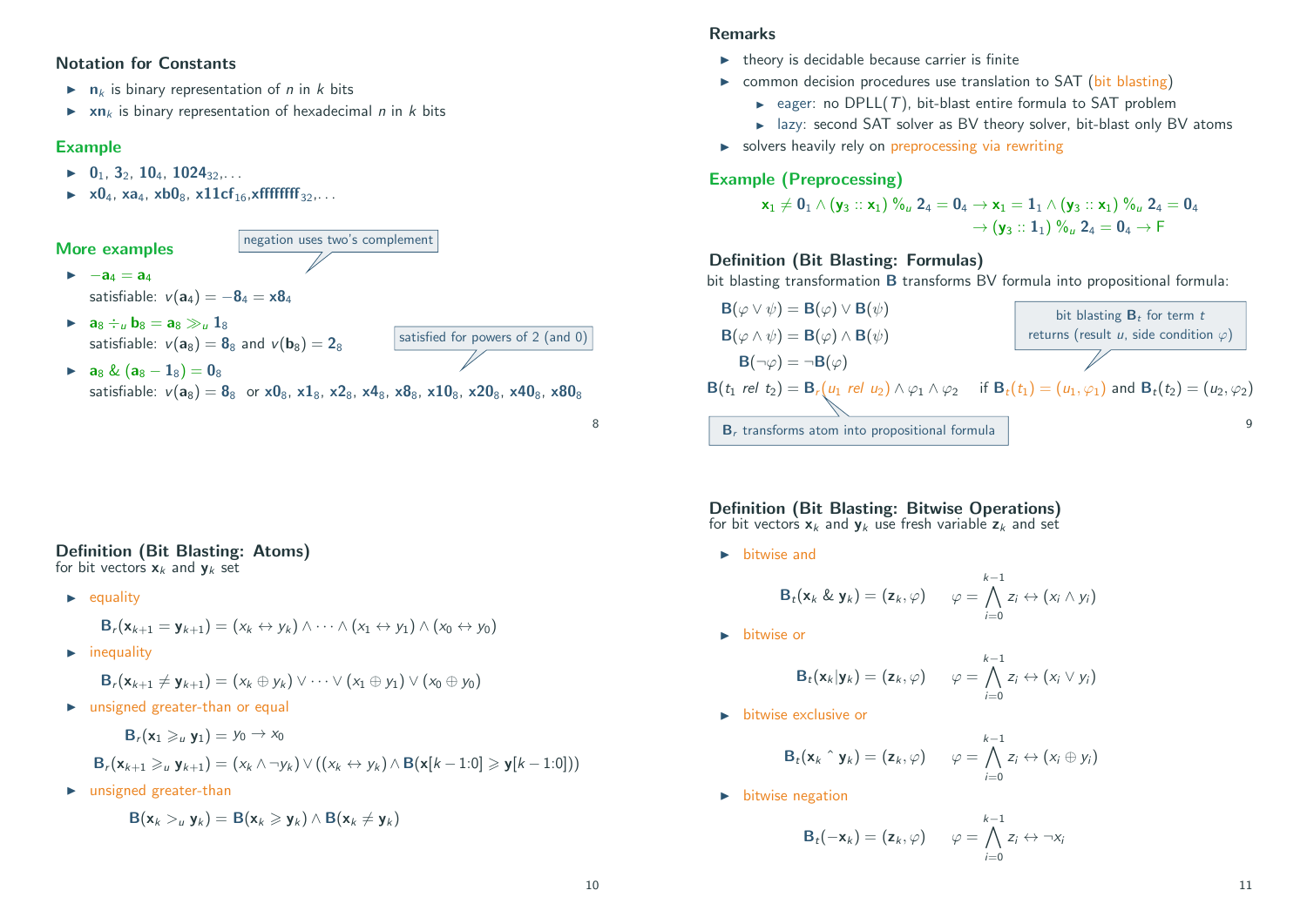#### Definition (Bit Blasting: Concatenation, Extraction, If)

 $\blacktriangleright$  concatenation

 $B_t(\mathbf{x}_k:: \mathbf{y}_m) = (\mathbf{x}_k \mathbf{y}_m, \mathbf{T})$ for bit vectors  $x_k$  and  $y_m$ 

 $\blacktriangleright$  extraction

 $\mathbf{B}_t(\mathbf{x}[n:m]) = (\mathbf{z}_{n-m+1}, \varphi) \quad \varphi =$ n−m<br>∧  $i=0$  $z_i \leftrightarrow x_{i+m}$ 

for bit vector  $x_k$ ,  $k > n \ge m \ge 0$  and fresh variable  $z_{n-m+1}$ 

 $\blacktriangleright$  if-then-else

$$
\mathsf{B}_t(p \; ? \; \mathbf{x}_k : \mathbf{y}_k) = (\mathbf{z}_k, \varphi) \qquad \varphi = \bigwedge_{i=0}^{k-1} (p \to (z_i \leftrightarrow x_i)) \land (\neg p \to (z_i \leftrightarrow y_i))
$$
  
for formula  $p$  and bit vectors  $\mathbf{x}_k$  and  $\mathbf{y}_k$ 

#### Definition (Bit Blasting: Addition and Subtraction)

 $\blacktriangleright$  addition

$$
\mathbf{B}_{t}(\mathbf{x}_{k} + \mathbf{y}_{k}) = (\mathbf{s}_{k}, \varphi)
$$
\nwhere\n
$$
\varphi = (c_{0} \leftrightarrow x_{0} \land y_{0}) \land (\mathbf{s}_{0} \leftrightarrow x_{0} \oplus y_{0}) \land \varphi
$$
\n
$$
\downarrow \qquad \qquad \downarrow
$$
\n
$$
\land (c_{i} \leftrightarrow \min(2(x_{i}, y_{i}, c_{i-1})) \land (\mathbf{s}_{i} \leftrightarrow x_{i} \oplus y_{i} \oplus c_{i-1})
$$
\n
$$
\downarrow \qquad \qquad \downarrow
$$

for fresh variables  $s_k$  and  $c_k$  and min2(a, b, d) = (a  $\wedge$  b)  $\vee$  (a  $\wedge$  d)  $\vee$  (b  $\wedge$  d)

 $\blacktriangleright$  unary minus

$$
\mathsf{B}_t(-\mathsf{x}_k) = \mathsf{B}_t(\sim \mathsf{x}_k + \mathsf{1}_k)
$$

 $\blacktriangleright$  subtraction

$$
\mathbf{B}_t(\mathbf{x}_k-\mathbf{y}_k)=\mathbf{B}_t(\mathbf{x}_k+(-\mathbf{y}_k)
$$

12

shift-and-add

Definition (Bit Blasting: Multiplication and Division) for bit vectors  $x_k$  and  $y_k$  set

 $\blacktriangleright$  multiplication

$$
\mathbf{B}_t(\mathbf{x}_k \times \mathbf{y}_k) = \mathbf{B}_t(\text{mul}(\mathbf{x}_k, \mathbf{y}_k, 0))
$$
  
where  

$$
\text{mul}(\mathbf{x}_k, \mathbf{y}_k, k) = \mathbf{0}_k
$$

$$
\text{mul}(\mathbf{x}_k, \mathbf{y}_k, i) = \text{mul}(\mathbf{x}_k \ll 1_k, \mathbf{y}_k, i+1) + (y_i \cdot \mathbf{x}_k : \mathbf{0}_k) \quad \text{if } i < k
$$

 $\blacktriangleright$  unsigned division

$$
\mathbf{B}_t(\mathbf{x}_k \div_u \mathbf{y}_k) = (\mathbf{q}_k, \varphi)
$$

$$
\varphi = \mathbf{B}(\mathbf{y}_k \neq \mathbf{0}_k \rightarrow (\mathbf{q}_k \times \mathbf{y}_k + \mathbf{r}_k = \mathbf{x}_k \wedge \mathbf{r}_k < \mathbf{y}_k \wedge \mathbf{q}_k < \mathbf{x}_k))
$$

for fresh variables  $q_k$  and  $r_k$ 

Example (SMT-LIB 2 for BV)  $(a_4 + \mathbf{b}_4 < \mathbf{b}_4) \wedge (a_4 \neq 10_4) \wedge (a_4 \& \mathbf{b}_4 = 8_4)$  is expressed as

(declare-const a (\_ BitVec 4)) (declare-const b (\_ BitVec 4)) (assert (bvult (bvadd a b) b))  $(\text{assert} (\text{not } (= a \# xa)))$ (assert (= (bvand a b) #b1000)) (check-sat)

#### BV in SMT-LIB 2

- $\blacktriangleright$  ( BitVec k) is sort of bitvectors of length k
- $\blacktriangleright$  #xa is constant in hexadecimal
- $\blacktriangleright$  #b1000 is constant in binary
- $\rightarrow$  bvadd, bvsub, bvmul are arithmetic operations, bvudiv and bvsdiv are unsigned and signed division
- $\blacktriangleright$  bvult and bvule are unsigned, bvslt and bvsle are signed  $<$  and  $\leq$
- $\rightarrow$  bvshl, bvlshr, bvashr are shifts
- $\triangleright$  bvand, bvor are bitwise logical operations

13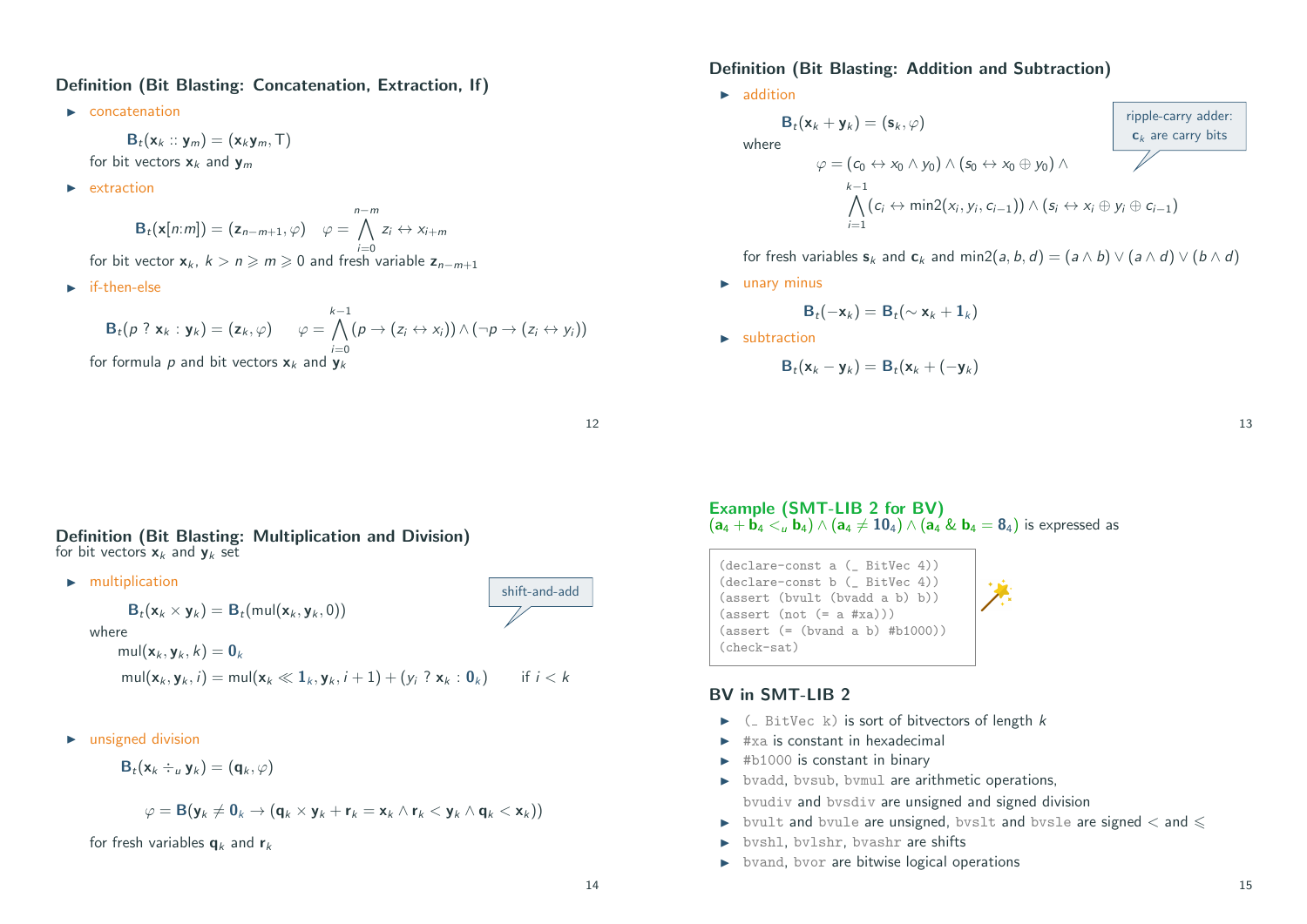#### LLVM

- $\triangleright$  open-source umbrella project: set of reusable toolchain components: libraries, assemblers, compilers, debuggers, ...
- $\triangleright$  compilation toolchain includes peephole optimizations in Instcombine pass



16

# Application: Verifying Compiler Optimizations (3)

#### Alive Project

 $\triangleright$  represent Instcombine optimizations in domain-specific language, e.g. Name: PR20186

```
\%a = \text{sdiv }\%X, C\frac{y}{a}r = sub 0, \frac{y}{a}a
```

```
=>
```

```
\chir = sdiv \chi, -C
```

|             | correctness                                                                                                                           | means |  | encoding |
|-------------|---------------------------------------------------------------------------------------------------------------------------------------|-------|--|----------|
|             | $(declare-const x (-BitVec 32))$<br>$(declare-const c$ $($ BitVec 32))                                                                |       |  |          |
|             | (declare-const before ( BitVec 32))                                                                                                   |       |  |          |
|             | (declare-const after ( BitVec 32))<br>$(\text{assert} (= \text{before} (\text{bysub #x0000000} (\text{bysdiv } x c))))$               |       |  |          |
|             | $(\text{assert } (= \text{after } (\text{bvsdiv } x (\text{bvneg } c))))$<br>$(\text{assert} \text{ (not } (= \text{before after})))$ |       |  |          |
|             | $(\text{assert} (\text{not } (= c \#x00000000)))$                                                                                     |       |  |          |
| (check-sat) |                                                                                                                                       |       |  |          |

#### • wrong for  $c = x = #x80000000$

# Application: Verifying Compiler Optimizations (2)

#### Instcombine Pass

- $\rightarrow$  over 1000 algebraic simplifications of expressions
	- $\triangleright$  transform multiplies with constant power-of-two argument into shifts
	- $\rightarrow$  bitwise operators with constant operands are always grouped so that shifts are performed first, then ors, then ands, then xors
	- $\blacktriangleright$  changing bitwidth of variables
	- $\blacktriangleright$  . . . .
- $\triangleright$  code is community maintained
- sometimes optimizations have errors—and compiler bugs are critical

#### Example



# Bit Vectors in python/z3

```
from z3 import *
```
 $x = BitVec('x', 32)$  # create variable named x with 32 bits  $c = \text{BitVec}(C^{\prime}c^{\prime})$ , 32)

```
before = BitVecVal(0, 32) - (x / c)after = x / - c
```
solver = Solver() solver.add(c  $!=$  BitVecVal(0, 32)) # exclude case where  $c=0$ solver.add(after != before)

```
result = solver, check()if result == z3.set:
m = solvar model()print m[x], m[c] # 2147483648 2147483648
print m.eval(before), m.eval(after) # 4294967295 1 19
```